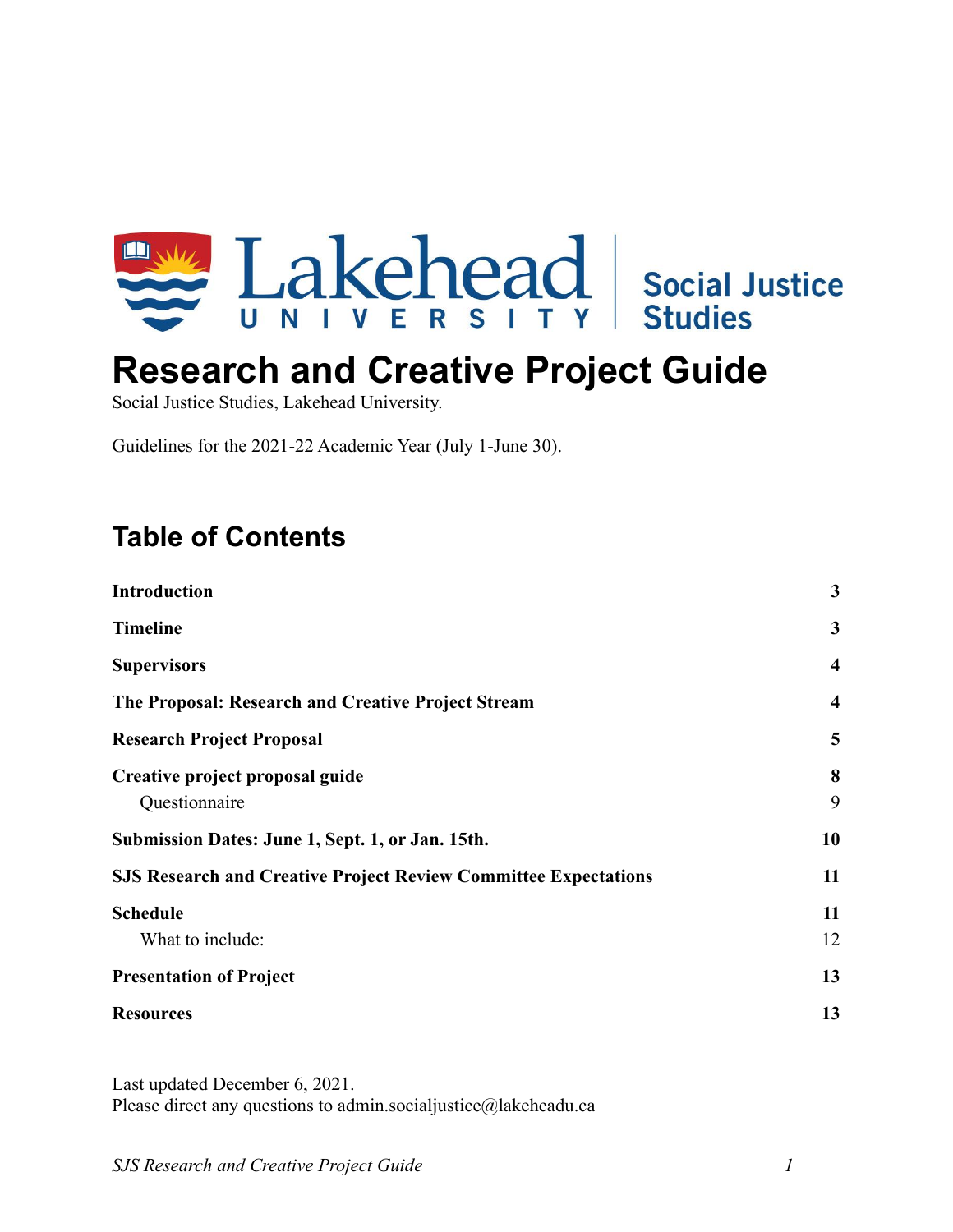# <span id="page-1-0"></span>**Introduction**

The Research Project Stream and Creative Project Stream are described in detail within the SJS [Program Handbook](https://docs.google.com/document/u/0/d/11e04Ahg5Z9vV93gvXYjrVvp2ibB_LAKuGVpcEsroB3I/edit). This document elaborates on the timeline students should follow in order to successfully complete a project on time. The document clarifies when and how you should identify and start working with a project supervisor, and it breaks down the elements of the actual project proposal. Starting in 2021-22, the Program will be organizing a day for students to share their work as they are finishing up during April. This document will explain presentation expectations, and include a resource section.

# <span id="page-1-1"></span>**Timeline**

All students officially enter the SJS Program in the Course Work Stream. Some students will enter The Program with a specific research or creative project in mind, others will enter with a general sense that they want to conduct a research project or work on a creative project, but their ideas will still be in process. Either option is fine. During the first semester, however, all students will be asked to make the first step towards one of our stream options, including Research or Creative Projects.

- November 30, year 1: complete [stream selection](https://docs.google.com/forms/d/1NtkVroS1QZzdF8A_xfBL3q_a-8pSRuRYfLylBh-qPIE/edit) form.
- February 15, year 1: complete [supervisor selection](https://drive.google.com/file/d/1XazrzKDrCbYcrXyRsNWLHdHPjDkdCuz4/view?usp=sharing) form.
- May 1, year 1: complete [change of program](https://www.lakeheadu.ca/faculty-and-staff/forms-db/Enrolment-Services/node/10325) form.
- June 1: complete <u>[research project or creative project](https://drive.google.com/file/d/17Wu7IFit3UrB7-B2WB_VO6ZE2Q_Qmx4U/view?usp=sharing)</u> proposal, and any requested revisions by June 30th. You can also submit Sept. 1 and January 15, but the June 1 review is the ideal submission time. Proposals are submitted to the Academic Review Committee (ARC) via the admin.social institute  $\omega$  and all address.
- If working with human subjects, your supervisor must initiate a Research Ethics Board (REB) review. You will have to earn your REB Certificate in order to be included on the review. Use the [Romeo Research Portal](https://lakeheadu.researchservicesoffice.com/ROMEO.Researcher.Admin/(S(cpz0jxo1d25j1pbl5knaiixp))/Login.aspx?ReturnUrl=%2fRomeo.Researcher.Admin) to complete the REB review.
- Students and supervisors should develop a work plan with manageable milestones after proposals have been approved and REB approval granted.
- Date TBD each April, second year: Research and Creative Activity Day (presentations by students).
- April 1: complete project to supervisor and second reader.
- April 15: supervisor [evaluation](https://drive.google.com/file/d/1wHgQXw3d855hQysXuItWiztR-y3Ub6By/view?usp=sharing) and [change of mark](https://www.lakeheadu.ca/faculty-and-staff/forms-db/Enrolment-Services/node/44175) form submitted to Program.

This list of dates describes the ideal schedule for managing research and creative projects. The university will announce official deadlines, particularly for completing the Winter semester, from year to year. Alternative schedules and deadlines can be worked out between students and supervisors. Research projects that have not been significantly started by mid October of the second year are likely to extend beyond the Winter semester deadline. Students may complete their research or creative projects over the summer of their second year, but will have to pay full tuition for that 6th semester, and they must ensure that their project director and reader are available in the Spring/Summer semesters.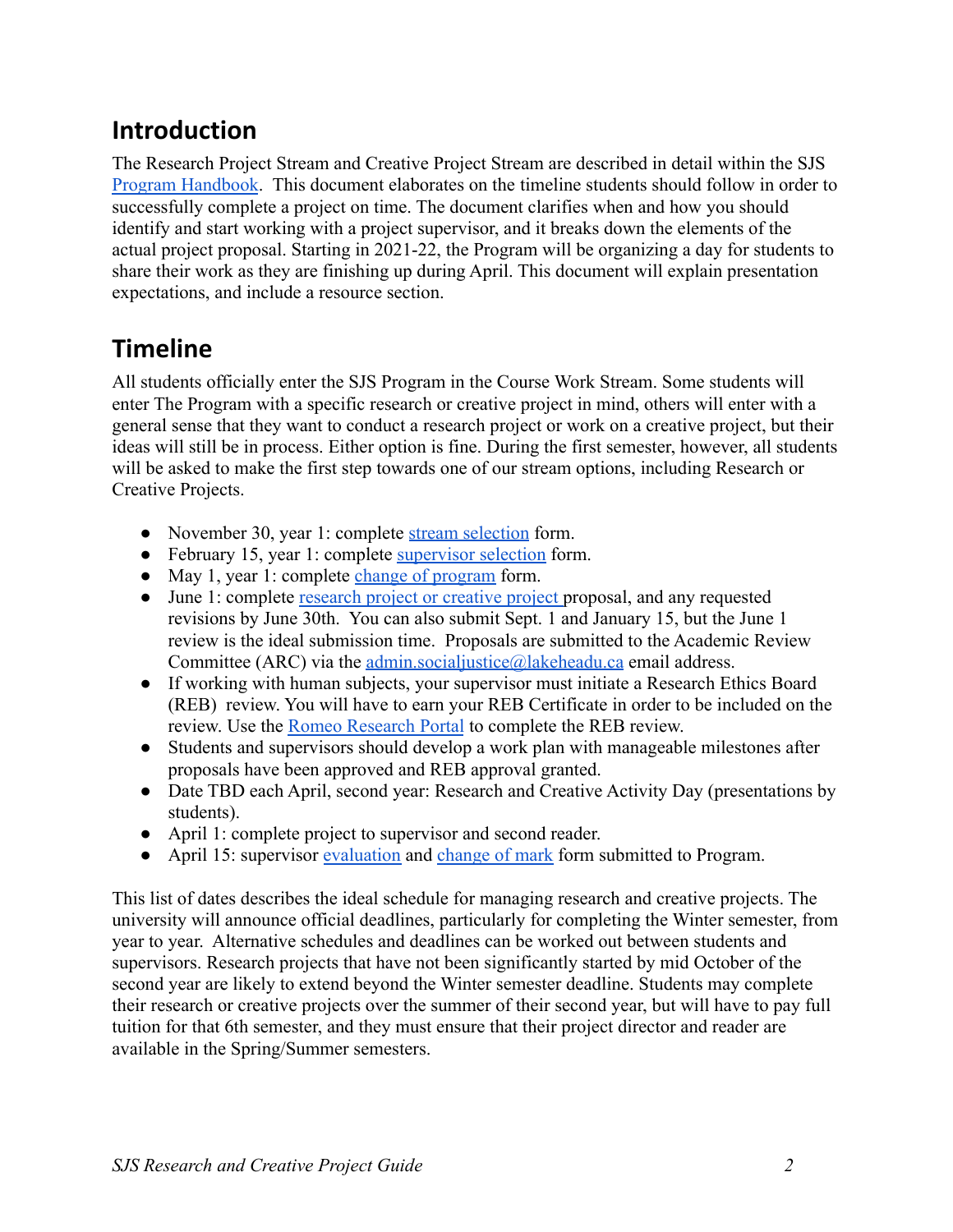Students who complete their work at a time other than the April of their 5th semester will be asked to either join the April presentations or record a presentation of their work and share that with the program Academic Review Committee for program review and assessment purposes. Presentations can be emailed to [admin.socialjustice@lakeheadu.ca](mailto:admin.socialjustice@lakeheadu.ca)

# <span id="page-2-0"></span>**Supervisors**

Your project supervisor will be your key academic advisor and mentor during the second year of your program, and may even play an important role as advisor or mentor during your first year if you come into the program with a project already established or in development. If you do not have a supervisor in mind during your first semester, please take advantage of program events (meet and greets, colloquiums, workshops, guest presentations in SocJ 5030) to establish a connection with an appropriate advisor. Also work with the Program Advisor to find the right supervisor for you.

- Each project requires a primary supervisor; second readers are encouraged but not required.
- Supervisors and readers must come from the list of [approved supervisors.](https://www.lakeheadu.ca/programs/departments/social-justice/social-justice-supervisors)
- If a primary supervisor is a contract lecturer, a second reader who is tenure track must be identified and signed-on to the project.
- Students should work with the SJS Program Advisor to identify possible supervisors, and students should begin discussions with potential supervisors towards the end of the first semester and early in the second semester. Establishing this relationship early in one's studies is challenging but very important for timely completion of research and creative projects.
- February 15 is the target date to complete the supervisor [selection form](https://drive.google.com/file/d/1XazrzKDrCbYcrXyRsNWLHdHPjDkdCuz4/view?usp=sharing). It will be very difficult to complete a research project or creative project on time if a supervisor is not secured by April 1 of the first year.

If your project changes, your supervisor's availability changes, or there is any other reason why you might need to switch supervisors, please work with the Program Advisor to discuss your options and re-start the process as needed.

# <span id="page-2-1"></span>**The Proposal: Research and Creative Project Stream**

Deadlines: June 1, Sept. 1, or January 15. Suggested length: 8-12 pages plus Appendix if needed. Complete <u>[research project or creative project](https://drive.google.com/file/d/17Wu7IFit3UrB7-B2WB_VO6ZE2Q_Qmx4U/view?usp=sharing)</u> form and include it with your proposal.

Submit to [admin.socialjustice@lakeheadu.ca](mailto:admin.socialjustice@lakeheadu.ca)

Drawing on the work you have developed in consultation with your supervisor, please provide the Social Justice Studies Academic Review Committee (ARC) with a proposal for your Research or Creative Project. The ARC functions as an interdisciplinary group of readers who may or may not be familiar with your topic, theories, or methods. Your proposal should convince them that you have clarity in your purpose and a theoretically and methodologically sound approach to your topic. This proposal is meant to give you practice sharing your work with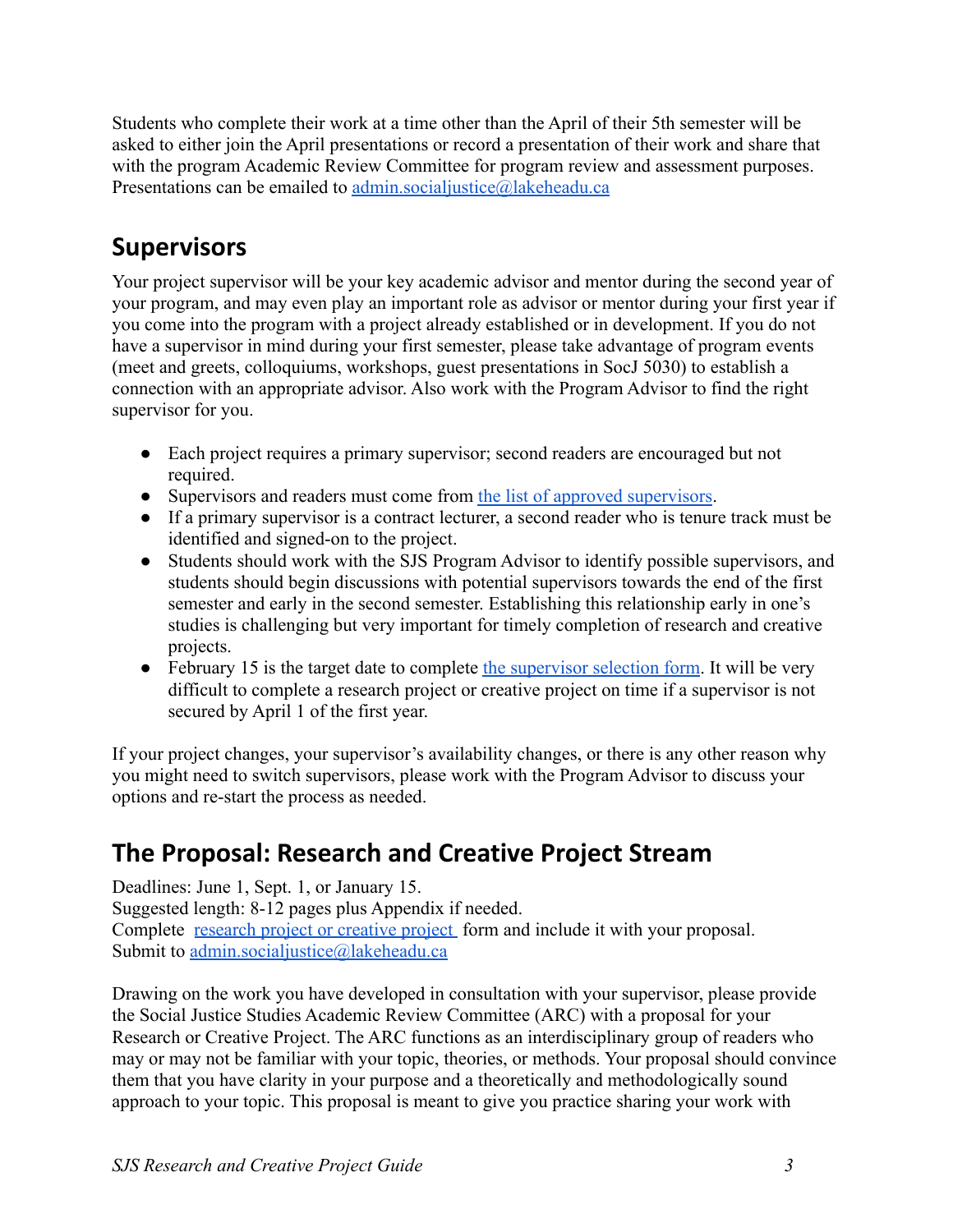external readers in a succinct way (like you would with an OGS or SSHRC Proposal) and incorporating suggestions from outside readers (you will get feedback from the ARC).

In addition to substantive feedback, the Committee has three evaluative options in their response to your proposal: approve as is, approve with revisions, revise and resubmit. This proposal stage also helps you stay on track to finish the program during your second year.

# <span id="page-3-0"></span>**Research Project Proposal**

Your research project proposal will consist of two, possibly three, separate sections:

- 1. Outline of proposed research.
- 2. Bibliography and citations.
- 3. REB Appendix for those working with human participants.

The combined length of the first two sections should not exceed 8 pages. If you plan to work with human subjects, please include the REB appendix, an additional 1-4 pages.

### **1. Outline of proposed research (2-4 pages, double spaced, 12 pt font, 1" margins).**

Provide a concise description of your proposed research project.

- Provide background information to position your proposed research within the context of current knowledge in the field. This positioning might include identifying your own social location, and it might include a very concise identification of relevant scholarship.
- State the objectives of your project: what question are you trying to answer, what problem are you trying to solve, or what thesis are you trying to defend?
- Outline the theoretical approach to be taken, citing literature pertinent to theories of social justice, and ideally theories that address power and change. Focus on 3-4 key scholars; explain their relevance to your project and the field.
- Outline the research methods to be used, citing methods relevant to social justice research. If your project will require Research Ethics Board (REB) approval, please complete the REB appendix.
- State the significance of the proposed research for social justice studies, but also for personal learning and/or development.

In addition:

- Applicants are expected to write their outline of proposed research independently. Ideas and text belonging to others must be properly referenced.
- Include all relevant information in the outline. Do not refer readers to URLs or other publications for supplemental information.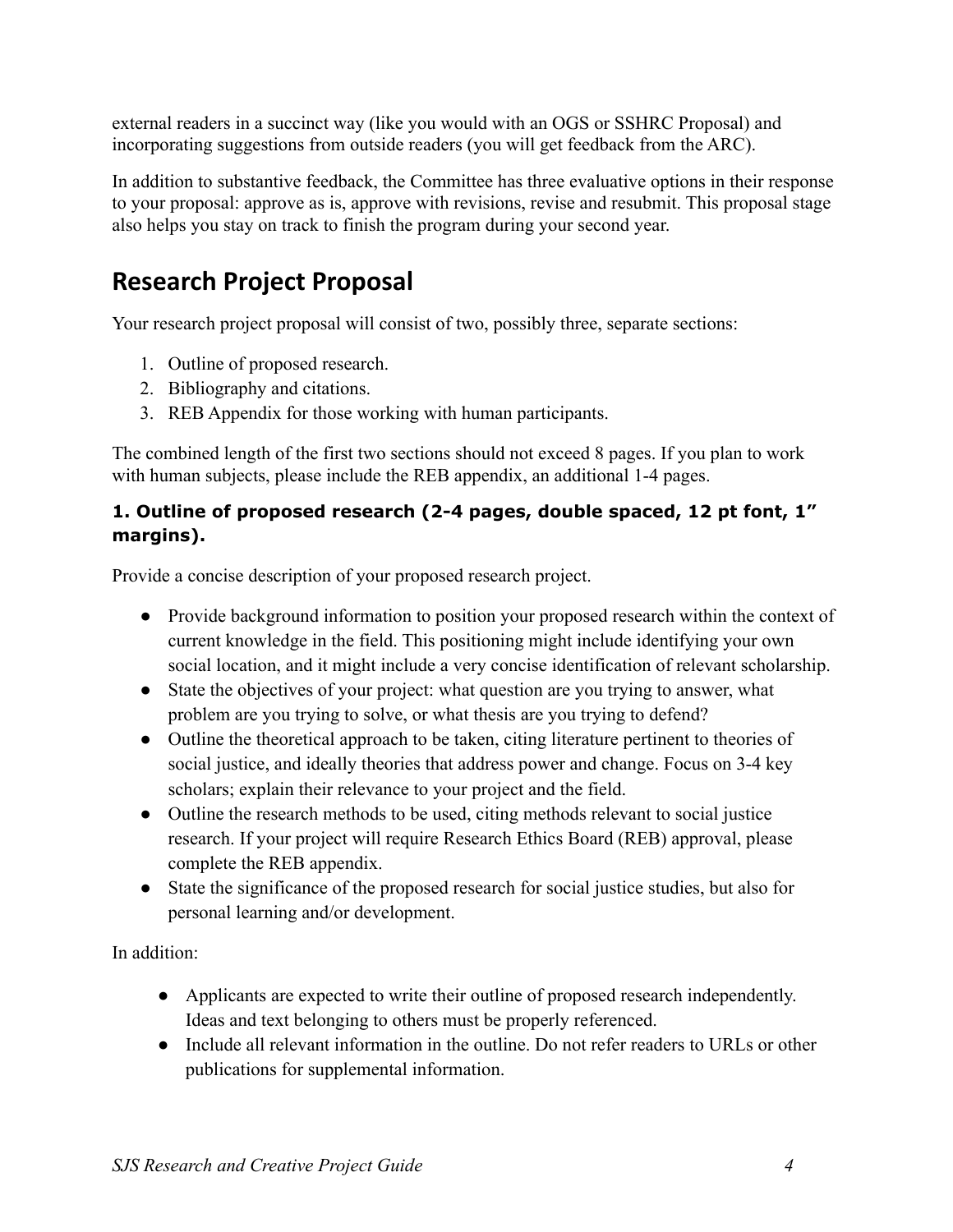### **2. Bibliography and citations (2-4 pages; double spaced, 12 pt font, 1" margins)**

Provide a bibliography that includes citations for all works referenced in the research proposal. These citations should be in a format used by the primary discipline of the proposed research (i.e. APA or Chicago for social science projects, MLA for most arts and humanities research projects; other styles are acceptable if they align with the epistemology and documentation systems in your field).

Additional relevant items not cited in your proposal should also be included in your bibliography.

You must ensure that all citations are clear and complete so reviewers can easily locate your sources. Please follow citation style guidelines (see list above), including page formatting, closely. The [Purdue Owl](https://owl.purdue.edu/owl/research_and_citation/using_research/resources_for_documenting_sources_in_the_disciplines/complete_discipline_listing.html) has guides to major documentation systems.

### **3. REB Appendix (1-4 pages, double spaced, 12 pt font, 1" margins).**

If your research will involve human participants, please complete the following REB appendix. These selected questions are the same ones you will need to be able to answer for the REB review process. You may draw on your proposal (above) to answer the questions that are similar. This appendix is NOT a substitute for completing the REB Protocol in collaboration with your supervisor, but is intended to help you conceptualize your research and prepare you to submit a successful REB Protocol.

- 1. Who will be your RESEARCH PARTICIPANTS? Describe required characteristics and number of participants.
- 2. DATA COLLECTION: Explain the method of data collection and analysis. Explain exactly what will be expected of participants (length of time commitment, etc.). You DO NOT need to develop all questionnaires and research instruments at this time, but you will be asked to do so when completing the REB Protocol.
- 3. RECRUITMENT PROCEDURES: Describe how potential participants will be selected and contacted.
- 4. HARM and/or POTENTIAL RISKS to PARTICIPANTS: (a) State clearly any potential harm or risks—physical, psychological, injury to reputation or privacy, and breach of any relevant law—for participants or for third parties (those affected by the research but who are not active research subjects); (b) If there is any apparent or potential harm or risk, clearly explain all steps that will be taken to reduce this.
- 5. DECEPTION: If deception is part of the research program, the researcher must: (a) State clearly why no alternative methodology, which does not involve deception, can fruitfully be used to answer the research question; (b)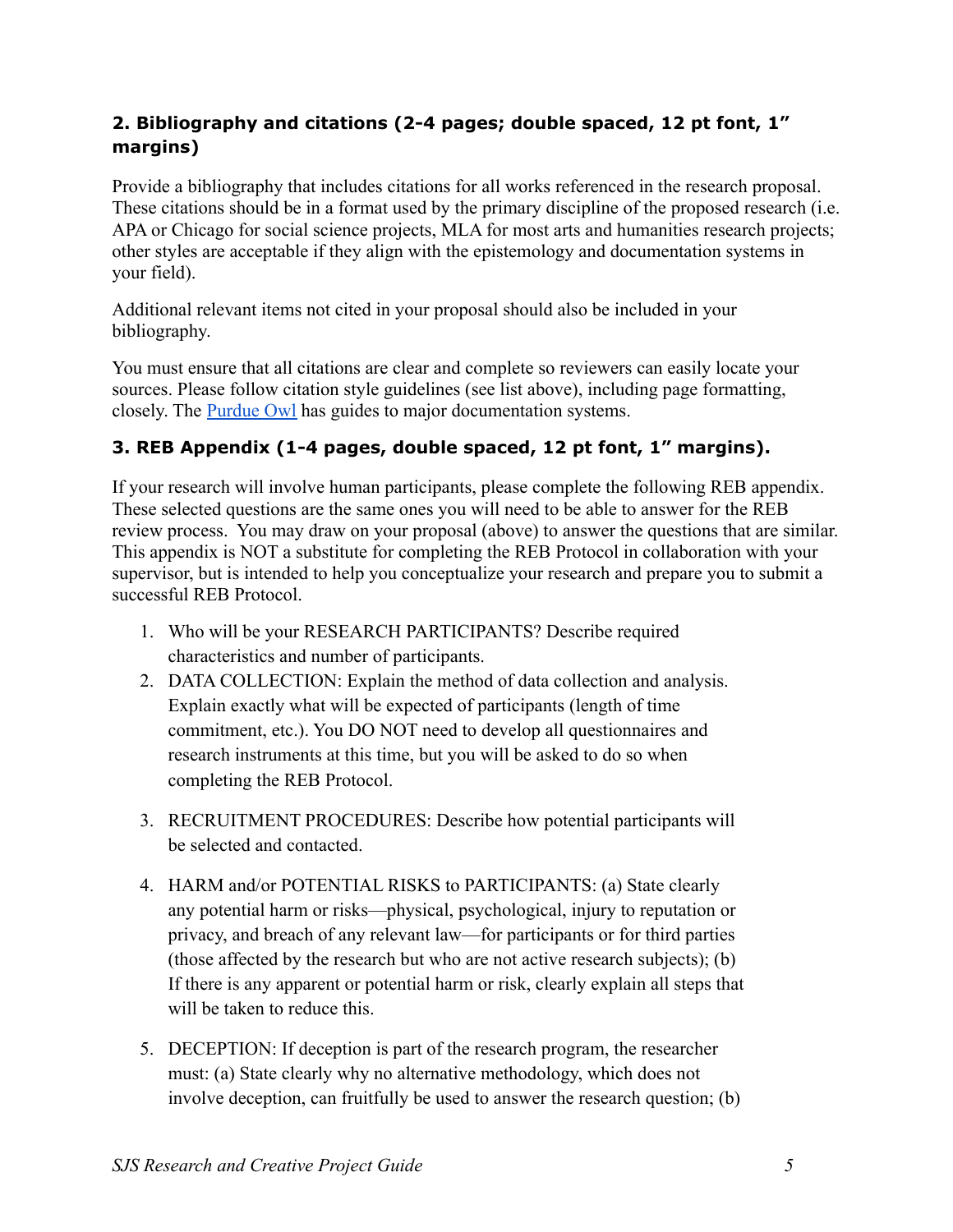Provide evidence that the participant is not put at risk by the deception. If appropriate, provide a debriefing letter to participants disclosing the deception.

- 6. BENEFITS to PARTICIPANTS and/or SOCIETY: Describe in detail the potential benefits of the research for both participants and to general knowledge.
- 7. INFORMED CONSENT: Clearly outline the measures that will be used to ensure the informed consent of all research participants. Cover letters and consent forms ARE NOT REQUIRED at this time, but must be attached as appendices on Lakehead University (or NOSM if appropriate) letterhead when you complete your REB Protocol.
- 8. CAPACITY TO CONSENT: Capacity refers to the ability of prospective or actual participants to understand relevant information presented about a research project, and to appreciate the potential consequences of their decision to participate or not participate (TCPS 2, Chapter 3, Section C). Will the research participants sufficiently understand the nature of the research project, and the risks, consequences, and potential benefits associated with it?

Yes

No

If "No", please state why this vulnerable group is necessary to the study, and elaborate on the consent process (i.e. parental consent, caregiver consent).

9. ANONYMITY and/or CONFIDENTIALITY: The researcher must outline the procedures that will be used to guarantee confidentiality and/or anonymity for participants. Participants who wish to be named and to waive their right to privacy and confidentiality must provide written evidence.

You will need to complete the TCPS 2 Tutorial: Course on Research Ethics (CORE) before completing the REB Protocol in conjunction with your supervisor. The Academic Review Committee (ARC) intends for this REB Appendix to provide you with a good first draft towards your REB Protocol. You are not required to complete the TCPS 2 Tutorial before submitting your proposal to the ARC.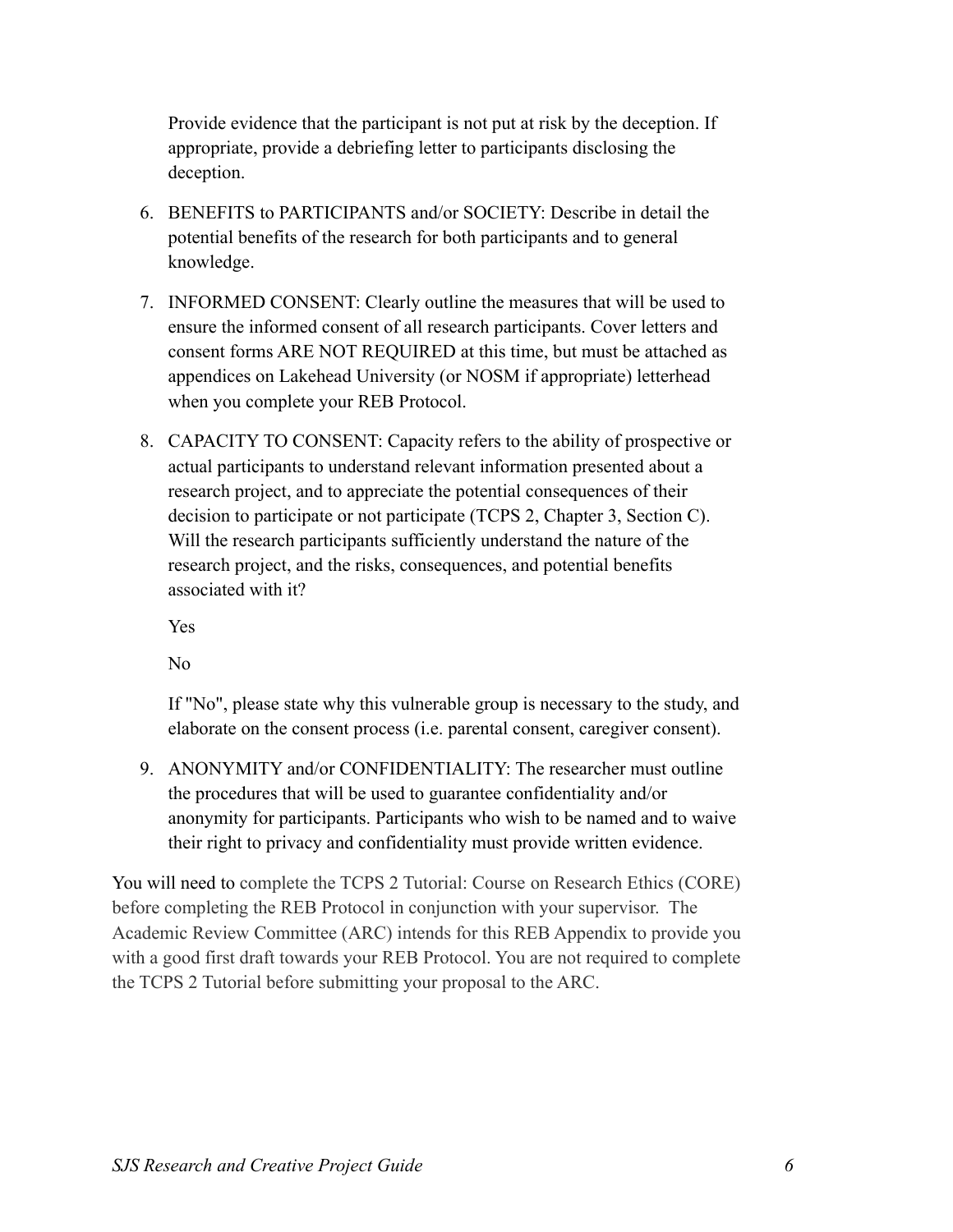All materials can be emailed to admin.social justice  $Q$  lake head u. ca and they will be circulated to the Academic Review Committee.

☑ Subject Line: Research or Creative Project Proposal from your name.

☑ Brief email requesting a review of your proposal.

☑ Attachment 1: [research project or creative project](https://drive.google.com/file/d/17Wu7IFit3UrB7-B2WB_VO6ZE2Q_Qmx4U/view?usp=sharing) evaluation form.

☑ Attachment 2: Research Project or Creative Project Proposal.

☑ Attachment 3: Supervisor's Cover Letter. (See instructions below).

# <span id="page-6-0"></span>**Creative Project Proposal Guide**

Students doing major research projects and major creative projects in partial fulfillment of their MA in Social Justice Studies should display substantial consideration of their project at the proposal stage. For major research projects involving research on human subjects, part of the proposal package will include a draft of an application to the Research Ethics Board, which has the benefit of demanding that students develop a multidimensional consideration and presentation of research methods. It has been determined desirable that some equivalent questionnaire be devised for creative stream students to encourage rigorous forethought and consideration of their approach before undertaking a project.

As with any proposal, **it is not expected that the proposal will be perfect and it can change (dramatically) after approval**. Rather, the purpose of this document is to encourage the candidate to ask deeper and more systematic questions about their creative work so as to render it an academic exercise including planning, research, execution, analysis, and evaluation.

- The following list of questions is intended to guide a wide range of students through the conceptualization, planning and development for a creative project for submission as the capstone element in the MA program.
- As this template necessarily needs to anticipate a wide range of potential projects in a wide range of forms, the candidate will need to **take care to translate the questions into a form that speaks to their particular project/approach**.
- The committee is cognizant of this challenge and encourages responses that make the most of the opportunity for reflection that the questions afford to articulate the proposed project as clearly, concisely and completely as possible.
- It is expected that responses to each question will be at least **one substantial paragraph in length**. While longer answers may be acceptable, the committee appreciates brevity. In terms of page length, this proposal is likely to be 8-12 pages long.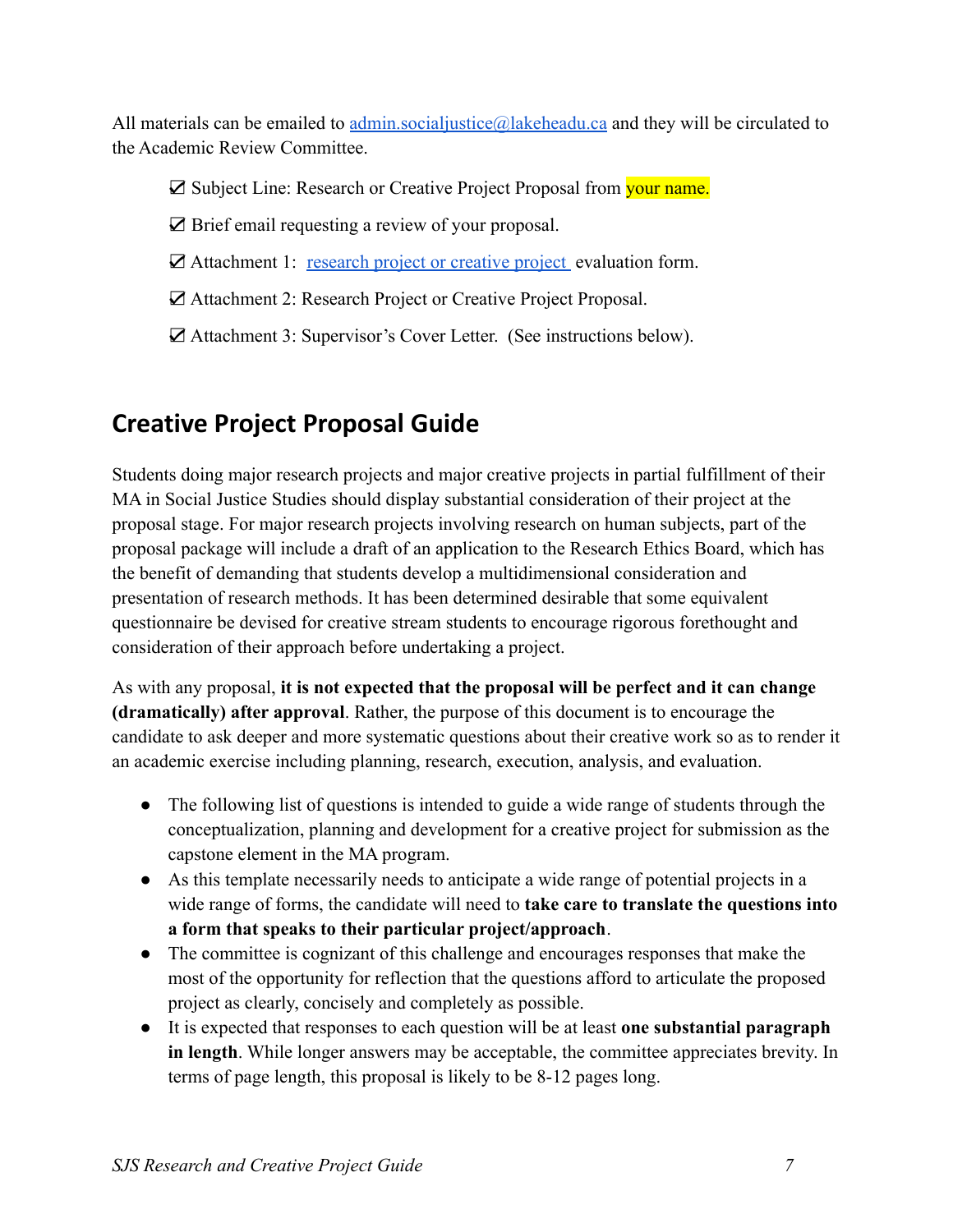● Works referenced in the proposal (see Influences and Criticism below) should be properly acknowledged in a reference list or works cited. Please use the citation style you and your supervisor consider the most appropriate.

In circumstances when a project involves research on or with human subjects, additional information about the research process and a draft of key aspects of the Research Ethics Board application may also be required. Students should consult with their supervisors to determine what is required.

### <span id="page-7-0"></span>**Questionnaire**

- THEME AND SIGNIFICANCE: Briefly, outline your proposed project, including the topics and/or themes you are exploring or addressing. What is the significance of this project to questions of social justice?
- BACKGROUND: What draws you to this project? Is there something about your personal or professional background that draws you to this topic? Does your exploration draw on previous research on this topic or on a previous practice in this medium, genre or form?
- DEVELOPMENT: How does this project represent a challenge to advance your skills or capacities as a creator? How does it advance you towards your future personal or professional goals, or represent a continuation of your work or activism?
- APPROACH: Describe the medium, genre or form in which you will be working. Why have you chosen this medium, genre or form? How does this medium, genre or form relate to the subject matter you are addressing? Why this medium/form and not another?
- INFLUENCES: What other significant creators in your chosen medium, genre or form are your major influences in approaching your project? Upon what aspects of their creative practice are you building your own approach? What sources are you drawing on to study these examples?
- CRITICISM: What have academic and other critics written about your theme, especially as it relates to your mode, medium or genre in which you are working? How does this criticism influence your practice? What theoretical texts, paradigms and approaches inform your work?
- PROCESS: Creative practice requires dedication and discipline to experiment, refine, reflect, gain feedback and revisit. Describe your step-by-step methodology. Please provide a brief timeline.
- RESOURCES: What materials, processes and facilities will be required to complete the work? Do you have access to these and, if not, how will you obtain them?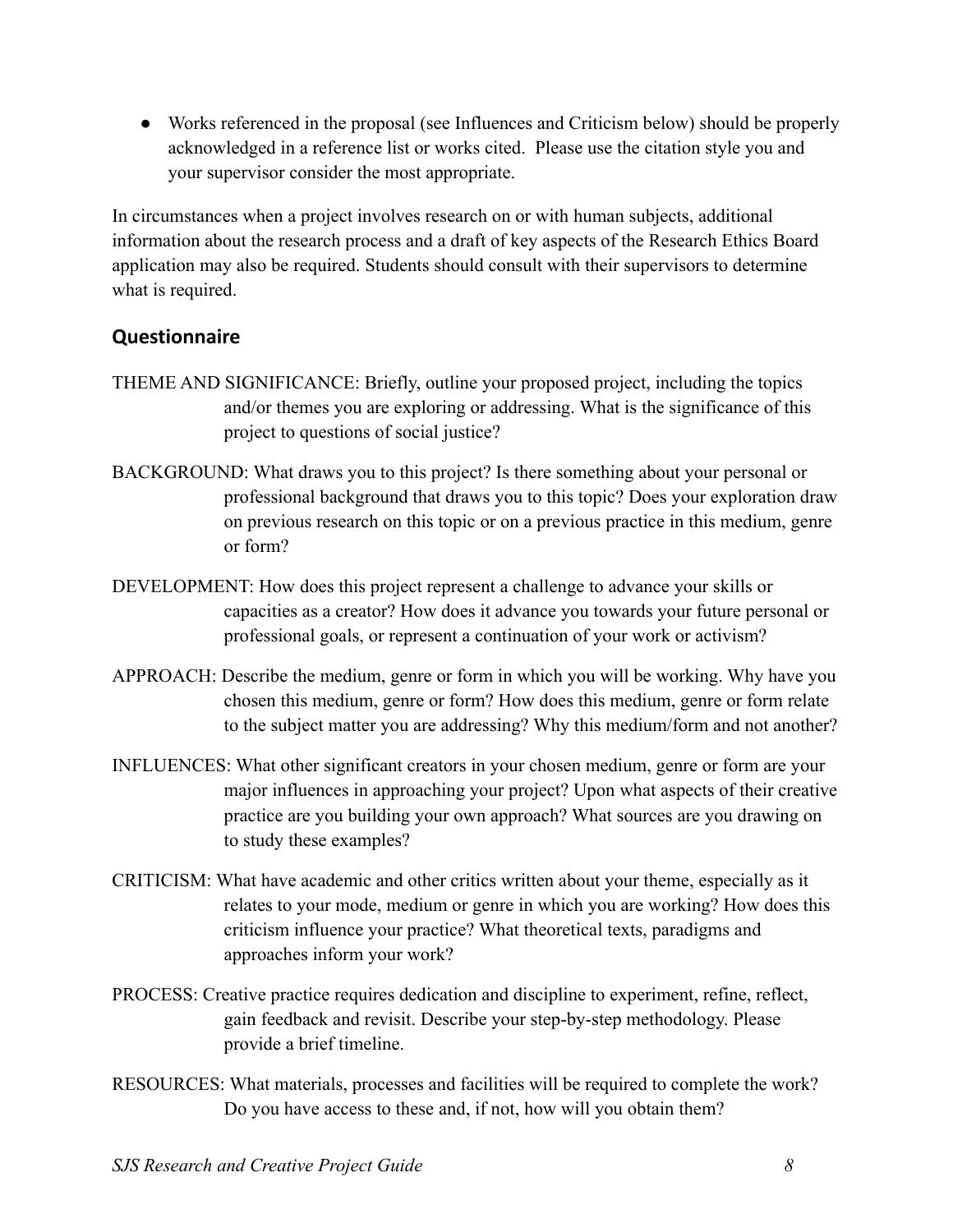- RISKS† : Does this project represent any potential risks to yourself or others? These risks might be physical (eg. handling of toxic materials, strain of creative movement) or psychological (eg. stress or stigma to interviewees, pressures on the artist(s)). Identify these and other risks and the steps you will take to either mitigate or accept them.
- ETHICS/ACCOUNTABILITY<sup>†</sup>: Many creative projects emerge from research with or participation in communities. If this is the case, how is your creative work thus accountable to such communities? How will you obtain consent? If those communities are made vulnerable by systems of oppression (racism, sexism, colonialism), how will the work take care not to increase vulnerability?
- AUDIENCE/PRESENTATION/DISSEMINATION: Who is the intended or ideal audience for this creative work? In what form will it reach its audience(s)? How do you plan to reach this audience?
- REFLECTION: SJS creative projects must be accompanied by a 20-page artist statement/report that situates the project in relation to the existing body of contemporary creative work. How will you approach this statement and reflect on your creative work?
- FORMAL EVALUATION: Please outline the criteria by which you would like your work to be formally evaluated by your supervisor. You should consult with your supervisor to ensure that they can give you the best form of feedback.
- OTHER FEEDBACK/EVALUATION: Will there be other criteria for success? Eg. public exhibition, feedback from participants or peers, personal achievement.

† if your project involves consulting or working with human subjects you may need to, additionally, complete an REB application.

All materials can be emailed to admin.social ustice@lakeheadu.ca and they will be circulated to the Academic Review Committee.

- ☑ Subject Line: Research or Creative Project Proposal from your name.
- ☑ Brief email requesting a review of your proposal.
- ☑ Attachment 1: [research project or creative project](https://drive.google.com/file/d/17Wu7IFit3UrB7-B2WB_VO6ZE2Q_Qmx4U/view?usp=sharing) evaluation form.
- ☑ Attachment 2: Research Project or Creative Project Proposal.
- ☑ Attachment 3: Supervisor's Cover Letter. (See instructions below.)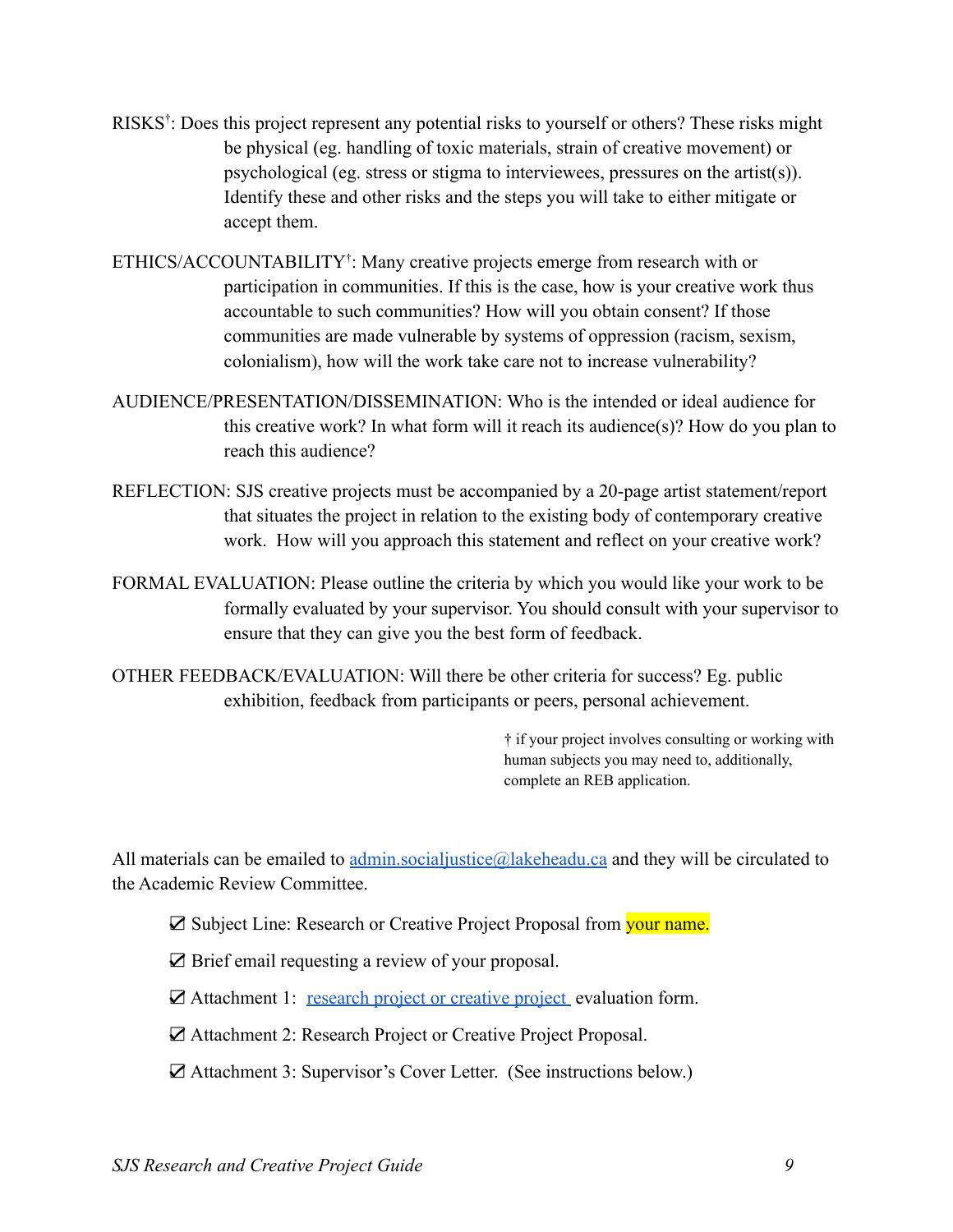# <span id="page-9-0"></span>**Submission Dates: June 1, Sept. 1, or Jan. 15th.**

Submit your proposal in the summer before you begin your work. The SJS Academic Review Committee will read and evaluate your work. You will receive feedback and votes from the committee. Their options are "Yes-proceed." "Yes, with project revision ideas." or "No, please re-submit your proposal." The committee will complete their review by June 15, Sept. 15, or January 30th, accordingly.

Revisions should be complete within two weeks and be resubmitted to the Review Committee if required. Shortly after you have received your feedback, you will be asked to provide some feedback for the Review Committee:

- 1. Which ideas / suggestions from the review process have you incorporated (if any).
- 2. How has your project developed since your proposal (i.e. just a one paragraph progress report).
- 3. Are you on track, and willing, to present your work on the program's Research Day in April?

If you need to apply for Research Ethics Board (REB) approval, please be aware that this is a time consuming process and it is a very good idea to develop your REB application in conjunction with your proposal. You should not submit your REB until after your proposal has been approved.

# <span id="page-9-1"></span>**SJS Research and Creative Project Review Committee Expectations**

The Academic Review Committee (ARC) assumes that students are submitting an early stage proposal for a manageable, two semester, research or creative project. The ARC assumes the following about these projects:

- 30-50 pages long if you are writing a traditional research paper.
- A small number of participants (3-7) if your project includes interviews. Relevant to research and creative projects.
- A short and concise data collection phase if your project involves survey data or other forms of data collection. Relevant to research and creative projects.
- A short and contained field observation time if your project includes conducting field research.

For students doing creative projects, any research components and creative components are similarly short and manageable.

If a student and supervisor are envisioning a longer, more substantial research project, they should make that clear in the student's proposal and the supervisor's cover letter. The SJS Program does not currently have an MA Thesis option available for students, so students are not expected to produce work that would be the equivalent of an MA Thesis.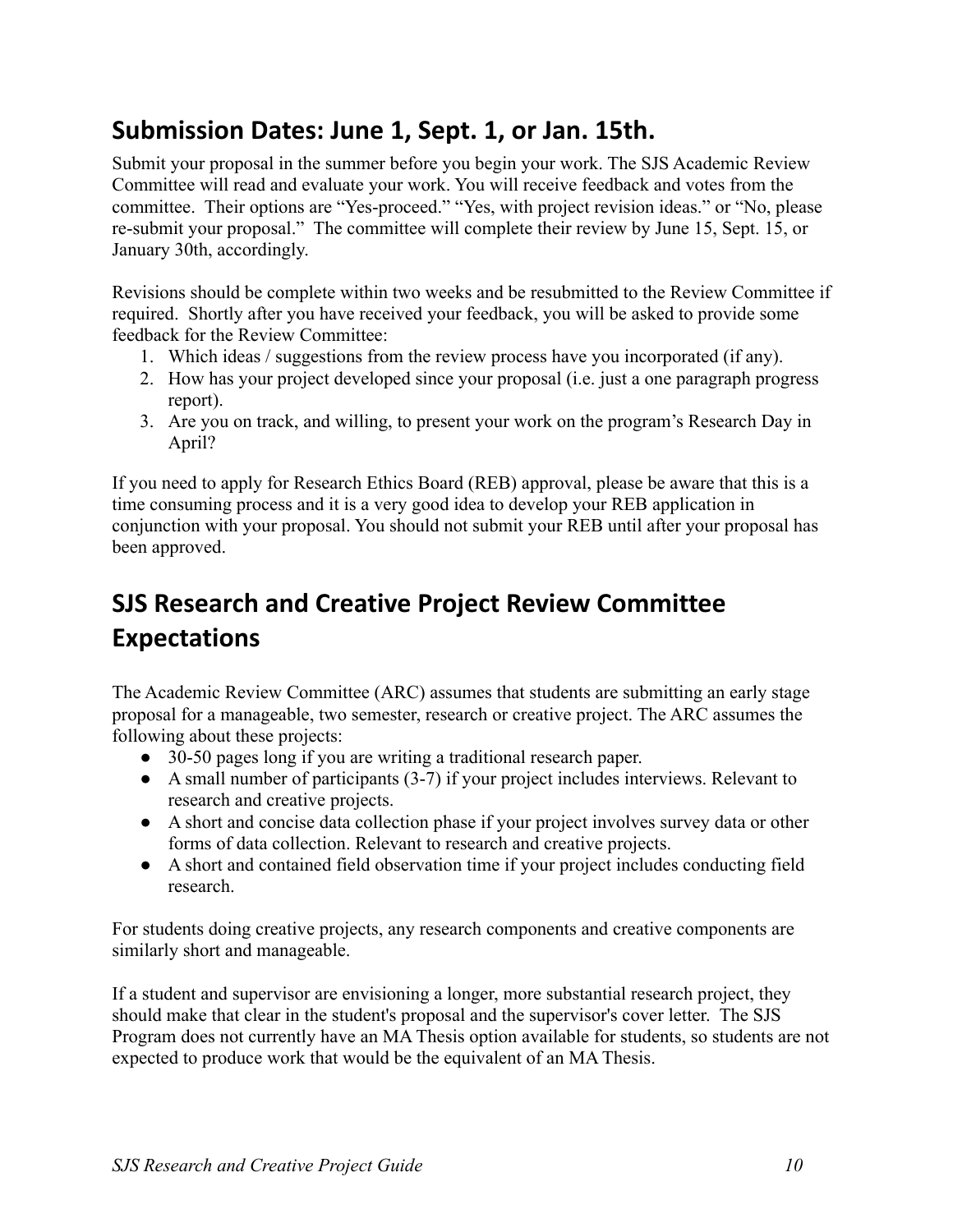# <span id="page-10-0"></span>**Schedule**

Students have 3 opportunities throughout the year to submit their proposals. Meeting these deadlines assures students that they will receive timely feedback from the review committee, and assures that the review committee is fair and consistent in its evaluations. Student proposals and faculty cover letters should be submitted in a single email to the following address:

#### [admin.socialjustice@lakeheadu.ca](mailto:admin.socialjustice@lakeheadu.ca)

Materials will be forwarded to the review committee immediately upon receipt. The committee will only be meeting three times per year for initial reviews so it is imperative that students and faculty meet the published deadlines.

June 1 proposal submission. June 15 (or nearest working day) committee meeting and decisions. Revisions, if requested, due by June 30th or re-submitted for September 1 review.

Sept. 1 proposal submission. Sept. 15 (or nearest working day) committee meeting and decisions. Revisions, if requested, due by September 30th or re-submitted for January 15th review.

January 15 proposal submission.

January 30 (or nearest working day) committee meeting and decision. Revisions, if requested, due by February 15th or re-submitted for June 1 review.

### <span id="page-10-1"></span>**What to include:**

**Students:** proposal, appropriate length and elements determined by the project guides and the nature of the project (see above).

**Supervisors:** a one or two page cover letter for the review committee that addresses students' familiarity with the topic or with research methods being proposed. Supervisors can also provide any contextualizing of the project that might be helpful. For example, if the student is working on a sub-component of one of your larger research projects, that would be useful information. If supervisors and students are willingly taking on a larger-than-required project, please acknowledge that and explain why.

Student proposals and faculty cover letters should be submitted in a single email to the following address:

#### [admin.socialjustice@lakeheadu.ca](mailto:admin.socialjustice@lakeheadu.ca)

Materials will be forwarded to the Academic Review Committee immediately upon receipt. The committee will only be meeting three times per year for initial reviews so it is imperative that students and faculty meet the published deadlines.